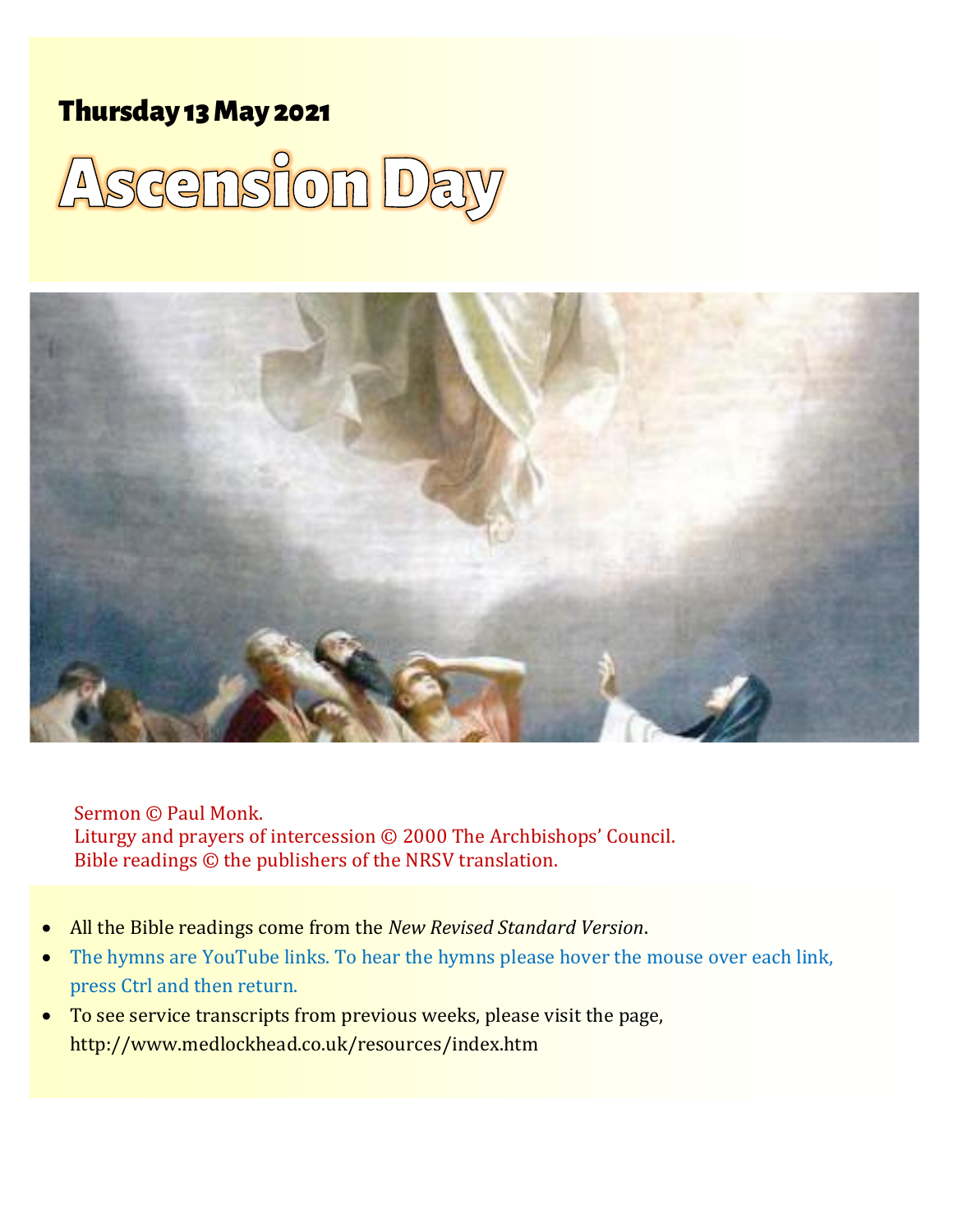## **Introduction and welcome**

HYMN 1 **[Crown him with many crowns](https://youtu.be/F8ti2-eoviU)** (please click on this link to hear the hymn)

God has gone up with a shout,

#### All **the Lord with the sound of a trumpet.**

In the name of the Father, and of the Son, and of the Holy Spirit. All **Amen**

Dear brothers and sisters in Christ, for forty days we have been celebrating with joyful hearts the resurrection of our Lord Jesus Christ, his bursting from the tomb and his defeat of the power of sin and death. He appeared to his disciples many times and told them about the kingdom of God.

Today we recall how he left this earth and returned to his Father, ascending into heaven to take his throne over all dominions and powers. Trusting in his reign over all creation, and submitting to his kingly yet loving rule, let us hear the story of his parting.

#### A reading from the Acts of the Apostles

While staying with them, he ordered them not to leave Jerusalem, but to wait there for the promise of the Father. 'This', he said, 'is what you have heard from me; for John baptised with water, but you will be baptised with the Holy Spirit not many days from now.' So when they had come together, they asked him, 'Lord, is this the time when you will restore the kingdom to Israel?' He replied, 'It is not for you to know the times or periods that the Father has set by his own authority. But you will receive power when the Holy Spirit has come upon you; and you will be my witnesses in Jerusalem, in all Judea and Samaria, and to the ends of the earth.' When he had said this, as they were watching, he was lifted up, and a cloud took him out of their sight. While he was going and they were gazing up towards heaven, suddenly two men in white robes stood by them. They said, 'Men of Galilee, why do you stand looking up towards heaven? This Jesus, who has been taken up from you into heaven, will come in the same way as you saw him go into heaven.' *Acts 1:4–11*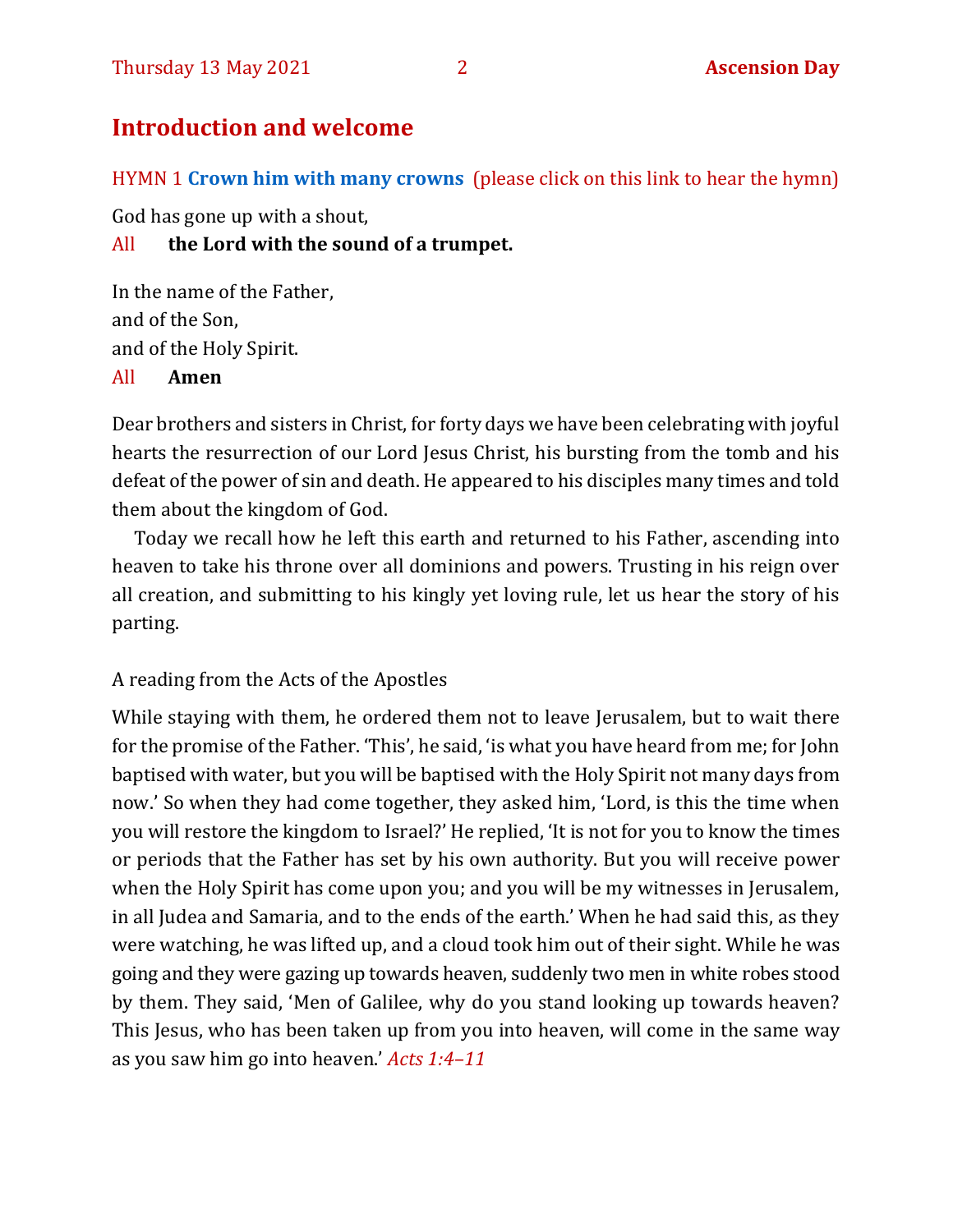## **The Gloria**

Seeing we have a great high priest who has passed through the heaven, Jesus the Son of God, let us offer him the praise that is worthy of his name.

All **Glory to God in the highest, and peace to his people on earth. Lord God, heavenly King, almighty God and Father, we worship you, we give you thanks, we praise you for your glory. Lord Jesus Christ, only Son of the Father, Lord God, Lamb of God, you take away the sin of the world: have mercy on us; you are seated at the right hand of the Father: receive our prayer. For you alone are the Holy One, you alone are the Lord, you alone are the Most High, Jesus Christ, with the Holy Spirit, in the glory of God the Father. Amen.**

## **The Collect for Ascension Day**

Let us pray that our risen and ascended Lord will lead us to eternal life.

Grant, we pray, almighty God, that as we believe your only-begotten Son our Lord Jesus Christ to have ascended into the heavens, so we in heart and mind may also ascend and with him continually dwell; who is alive and reigns with you, in the unity of the Holy Spirit, one God, now and for ever.

All **Amen.**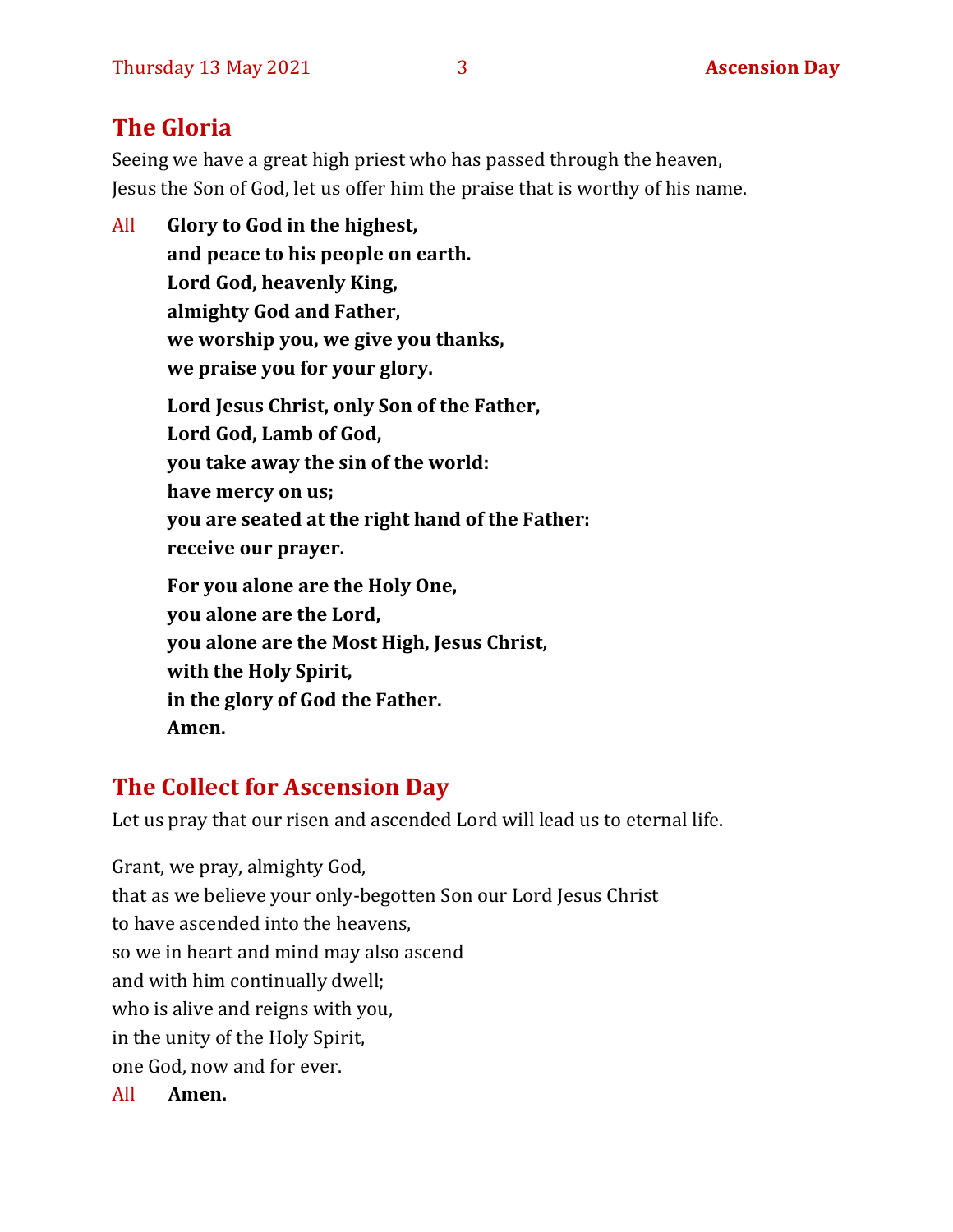#### **First reading**

A reading from the prophecy of Daniel As I watched, thrones were set in place, and an Ancient One took his throne, his clothing was white as snow, and the hair of his head like pure wool; his throne was fiery flames, and its wheels were burning fire. A stream of fire issued and flowed out from his presence. A thousand thousands served him, and ten thousand times ten thousand stood attending him. The court sat in judgment, and the books were opened.

I watched then because of the noise of the arrogant words that the horn was speaking. And as I watched, the beast was put to death, and its body destroyed and given over to be burned with fire. As for the rest of the beasts, their dominion was taken away, but their lives were prolonged for a season and a time. As I watched in the night visions, I saw one like a human being coming with the clouds of heaven. And he came to the Ancient One and was presented before him. To him was given dominion and glory and kingship, that all peoples, nations, and languages should serve him. His dominion is an everlasting dominion that shall not pass away, and his kingship is one that shall never be destroyed. *Daniel 7:9–14*

This is the Word of the Lord

All **Thanks be to God.**

## **Second reading**

A reading from St Paul's Letter to the Ephesians

I have heard of your faith in the Lord Jesus and your love toward all the saints, and for this reason I do not cease to give thanks for you as I remember you in my prayers.

I pray that the God of our Lord Jesus Christ, the Father of glory, may give you a spirit of wisdom and revelation as you come to know him, so that, with the eyes of your heart enlightened, you may know what is the hope to which he has called you, what are the riches of his glorious inheritance among the saints and what is the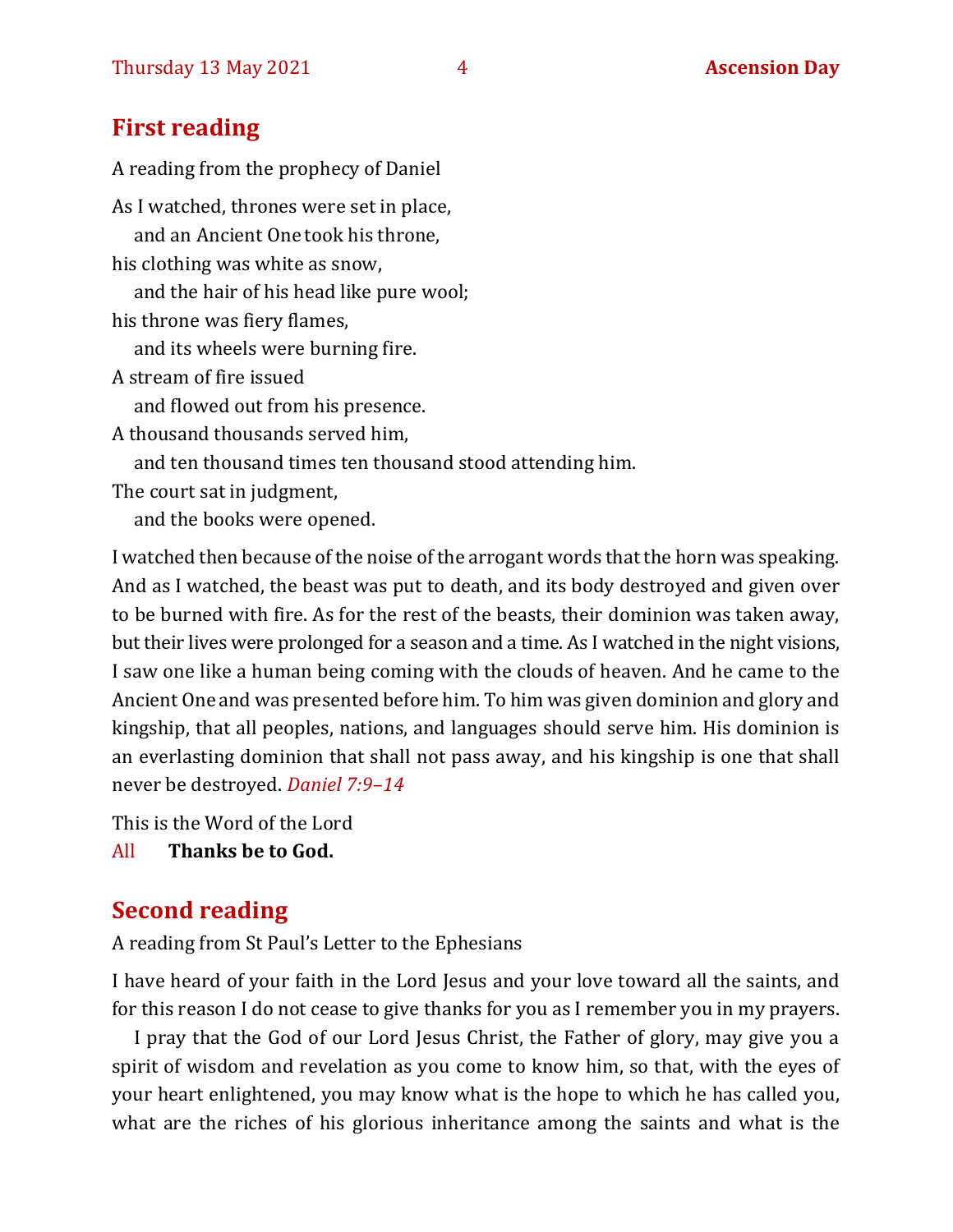immeasurable greatness of his power for us who believe, according to the working of his great power. God put this power to work in Christ when he raised him from the dead and seated him at his right hand in the heavenly places, far above all rule and authority and power and dominion, and above every name that is named, not only in this age but also in the age to come. He has put all things under his feet and has made him the head over all things for the church, which is his body, the fullness of him who fills all in all. *Ephesians 1:15–23*

This is the Word of the Lord

All **Thanks be to God.**

HYMN 2 **[Christ triumphant ever reigning](https://www.youtube.com/watch?v=G3zbp6BU1S0)** (please click on this link to hear the hymn)

## **Gospel reading**

Alleluia, alleluia. Go and make disciples of all nations, says the Lord. Remember, I am with you always, to the end of the age.

Hear the Gospel of our Lord Jesus Christ according to Luke

#### All **Glory to you O Lord.**

Jesus said to them, 'These are my words that I spoke to you while I was still with you that everything written about me in the law of Moses, the prophets, and the psalms must be fulfilled.'

Then he opened their minds to understand the scriptures, and he said to them, 'Thus it is written, that the Messiah is to suffer and to rise from the dead on the third day, and that repentance and forgiveness of sins is to be proclaimed in his name to all nations, beginning from Jerusalem. You are witnesses of these things. And see, I am sending upon you what my Father promised; so stay here in the city until you have been clothed with power from on high.'

Then he led them out as far as Bethany, and, lifting up his hands, he blessed them. While he was blessing them, he withdrew from them and was carried up into heaven. And they worshiped him, and returned to Jerusalem with great joy; and they were continually in the temple blessing God. *Luke 24:44–end*

This is the Gospel of the Lord

All **Praise to you O Christ.**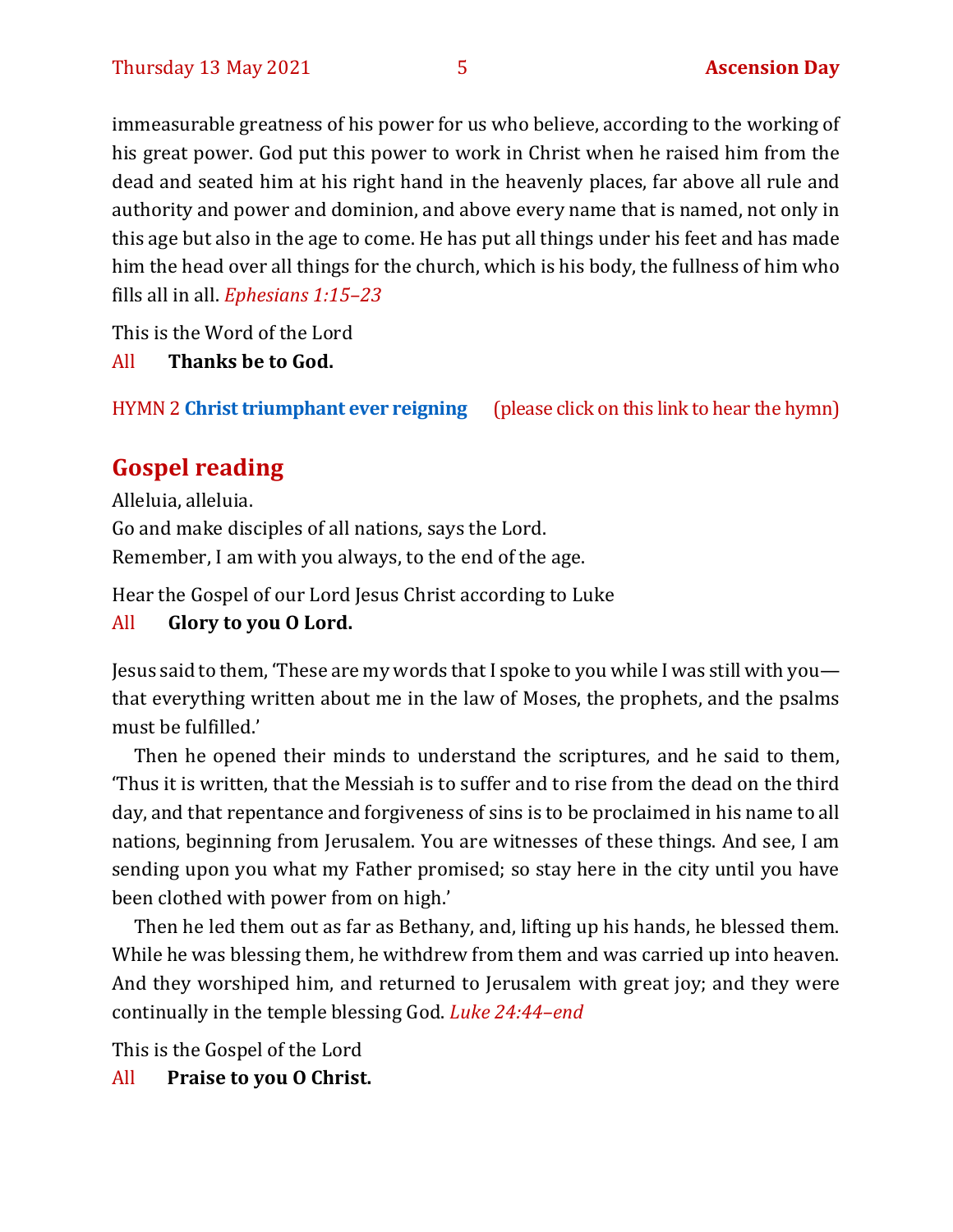#### **Sermon**

I wonder if you remember **[Supernanny](https://en.wikipedia.org/wiki/Supernanny)** on TV? In this reality-TV show, Supernanny Jo Frost taught the nation phrases like 'the naughty step.' She taught parents how to discipline their children; and a generation of children have better lives because of her.

The idea of the programme was easy enough: a family would have a toddler or young child who was ungovernable. The parents could not cope and in desperation sought help. Along came Supernanny. She would instil discipline and trust. She would set rules and oversee a transition to order. She would teach by word and by example.

The programme was somewhat formulaic so, for example, about three-quarters of the way through each episode, Supernanny would leave the hapless parents and let them to do the job for themselves. Supernanny herself was observing them through some form of webcam and could intervene if the situation reverted to its previous state … but she rarely needed to. Supernanny then returned briefly to shower praise and maybe offer a few concluding wise words. Finally, Supernanny then left them for good and the newly-empowered parents got on with doing the job of being parents.

We're seeing something like that here as we witness Jesus leaving the disciples as he returns to Heaven. For three years he has been teaching the disciples. He's acting *in loco parentis*, teaching the disciples by word and example. He been demonstrating spiritual disciplines. He was loving but no-nonsense and rebuked them more than once. He was always on hand when they made a mistake and always helped put things straight. But Jesus is now returning to Heaven and the disciples must remember all he's taught them. Crucially, they will have to exert the discipline of a loving parent both over the other members of the Church family … and do it *themselves*. That might explain why so much of the epistles mention some form of spiritual 'naughty step.'

Although the cameras stopped as soon as Supernanny left a family, the series invites us to suppose the parents learnt their lessons. They know how to respond each time they make yet another big mistake. Her upgrading of their lives depends on it.

Viewed this way, the Ascension Day story invites us to look both at the Church and at ourselves and families. Jesus returned to Heaven so now it's us who must do the work of teaching others and also being the spiritual children Jesus taught us to be. Have we learnt those lessons? What will he find on His returns (as the Holy Spirit) in ten days' time at Pentecost?

The Ascension story also emphasise how Jesus will never leave us alone as we lives as disciples. Through the spiritual webcam connecting earth and Heaven, he looks down on us with his trademarked loving kindness while we try to live the Godly lives he tried so hard he teach us. And, as we say often in the liturgy, 'His Spirit *is* with us!'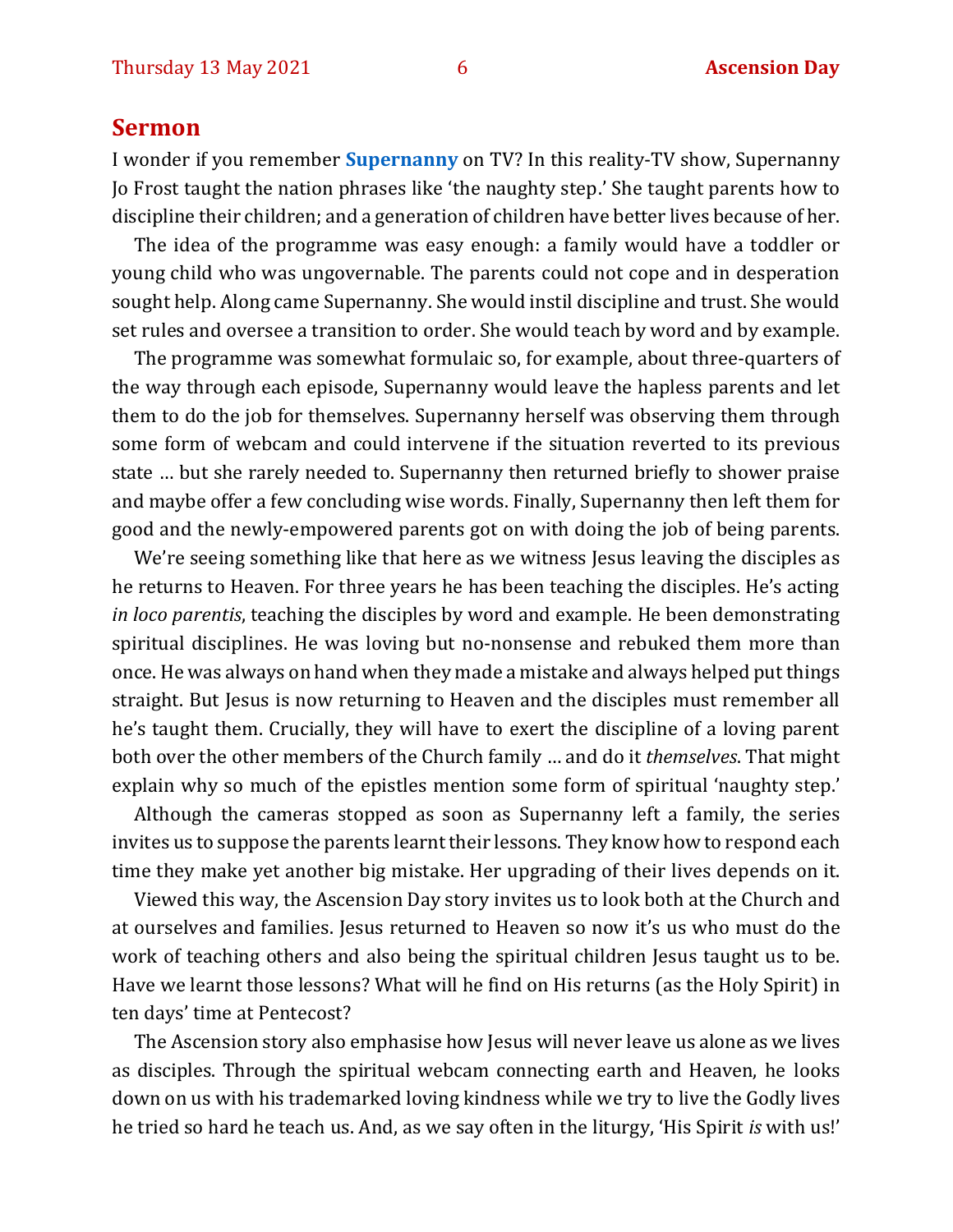So what is Jesus looking for? Good parents begin to see themselves in their children as the grow. Jesus will similarly start to see himself in us … and will continue watching as we in turn pass on Jesus' ideals of love and discipline to the next generation of disciples, and so on. In fact, the sincerity of our response to Ascension Day begins to look very much like the intensity of our desire to pass on our own faith and discipleship.

Alleluia, Christ is risen!

#### All **He is risen indeed! Alleluia!**

## **The Creed**

Do you believe and trust in God the Father, the source of all being and life, the one for whom we exist?

#### All **We believe and trust in him.**

Do you believe and trust in God the Son, who took our human nature,

died for us and rose again?

All **We believe and trust in him.**

Do you believe and trust in God the Holy Spirit, who gives life to the people of God and makes Christ known in the world?

#### All **We believe and trust in him.**

This is the faith of the Church.

All **This is our faith. We believe and trust in one God, Father, Son and Holy Spirit. Amen.**

## **Prayers of intercession**

Almighty God, our heavenly Father, you have exalted your Son Christ Jesus to your right hand, and made him the head over all things for his body the Church: hear us as we pray for the Church throughout the world …

Make us and all your people receptive to the gifts he pours upon us, that we may use them to your glory,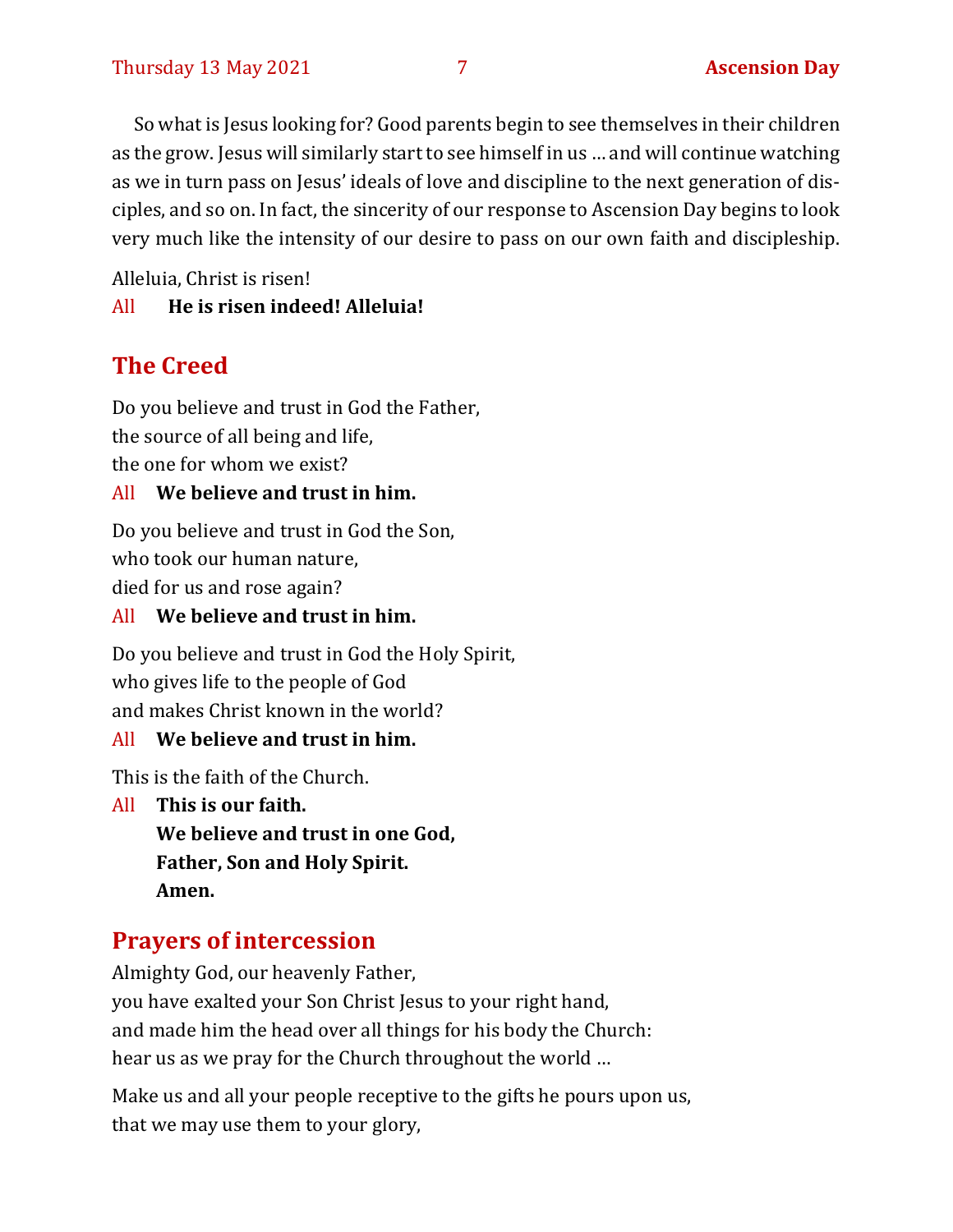and the building up of the body of Christ. Lord, in your mercy:

#### All **hear our prayer**

Lord God Almighty, the Ancient of Days, you have given your Son all authority in heaven and on earth: hear us as we pray for the world he came to redeem …

Grant that we may know even in this time the things that make for peace, and may strive for the reconciliation of all people

in his kingdom of justice and love.

Lord, in your mercy:

#### All **hear our prayer**

Father of all, whose Son has promised to be with us always,

to the end of the age:

hear us as we pray for those among whom we live and work …

Grant that we may be so aware of his presence with us, that people may take note of us, that we have been with Jesus. Lord, in your mercy:

#### All **hear our prayer**

O God our Redeemer, whose Son ever lives to make intercession for us: hear us as we pray for those in any kind of need …

May he who has borne our infirmities strengthen and heal them,

that they may find grace to help in time of need,

and rejoice in his salvation.

Lord, in your mercy:

#### All **hear our prayer**

Heavenly Father, whose Son has borne our humanity into the heavenly realms, and gone before us to prepare a place for us:

hear us as we remember before you those whose earthly sojourn is over, and whose life is now hidden in him with you …

Make us joyful and expectant, that at his coming with all his own we too may go forth to meet him and share in his eternal joy.

#### All **hear our prayer**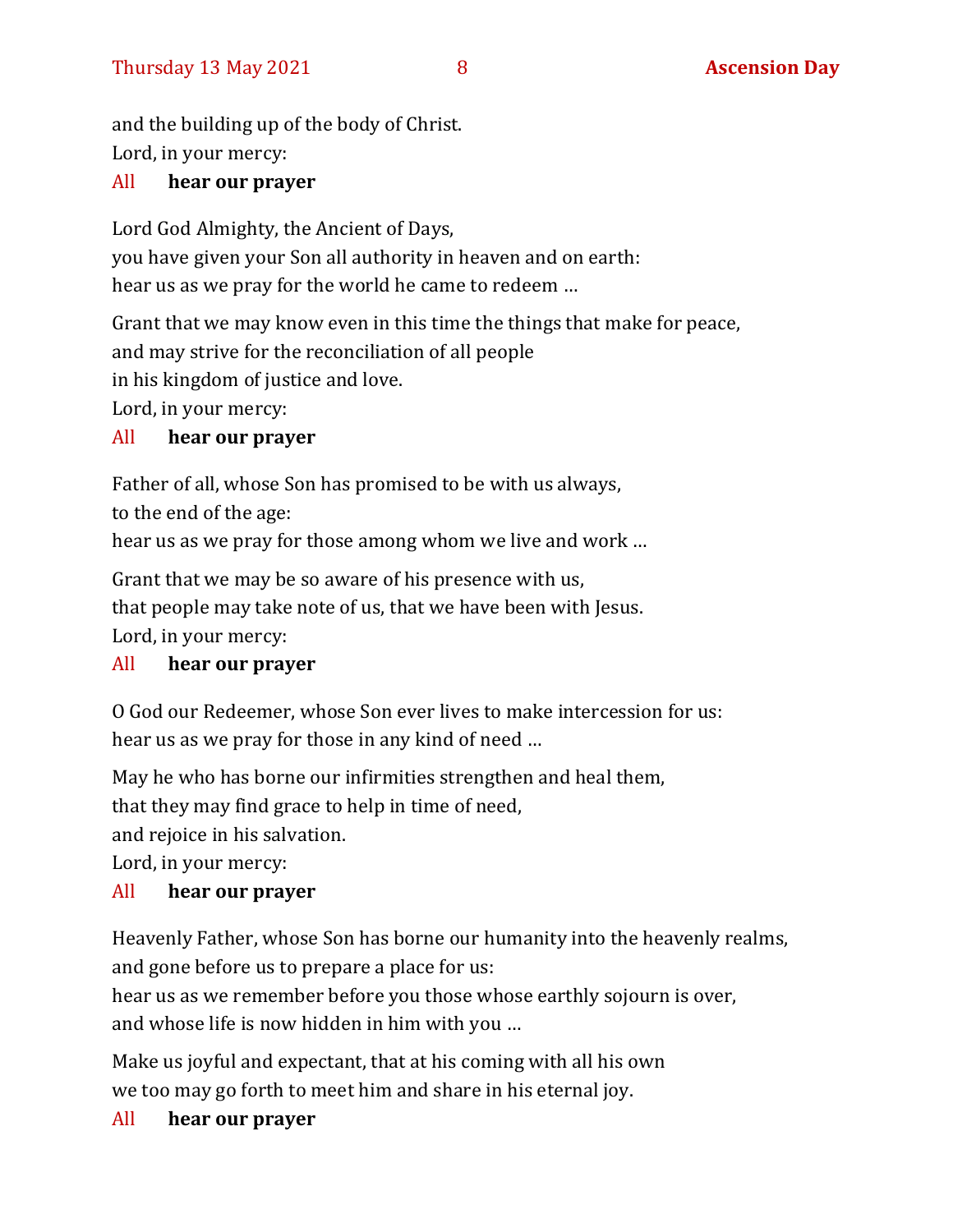Merciful Father,

All **accept these prayers for the sake of your Son, our Saviour Jesus Christ. Amen.**

## **The peace**

Jesus says: 'Peace I leave with you; my peace I give to you. If you love me, rejoice because I am going to the Father'. Alleluia.

The peace of the Lord be always with you,

All **And also with you. Alleluia!**

HYMN 3 **[Shine, Jesus, shine!](https://youtu.be/7OIwSQmyCg4)** (please click on this link to hear the hymn)

## The Liturgy of the Sacrament

## Eucharistic Prayer (prayer E)

The Lord be with you

#### All **and also with you.**

Lift up your hearts.

#### All **We lift them to the Lord.**

Let us give thanks to the Lord our God.

#### All **It is right to give thanks and praise.**

It is indeed right and good, our duty and our joy,

always and everywhere to give you thanks,

holy Father, almighty and eternal God,

through Jesus Christ the King of glory.

Born of a woman,

he came to the rescue of our human race.

Dying for us,

he trampled death and conquered sin.

By the glory of his resurrection

he opened the way to life eternal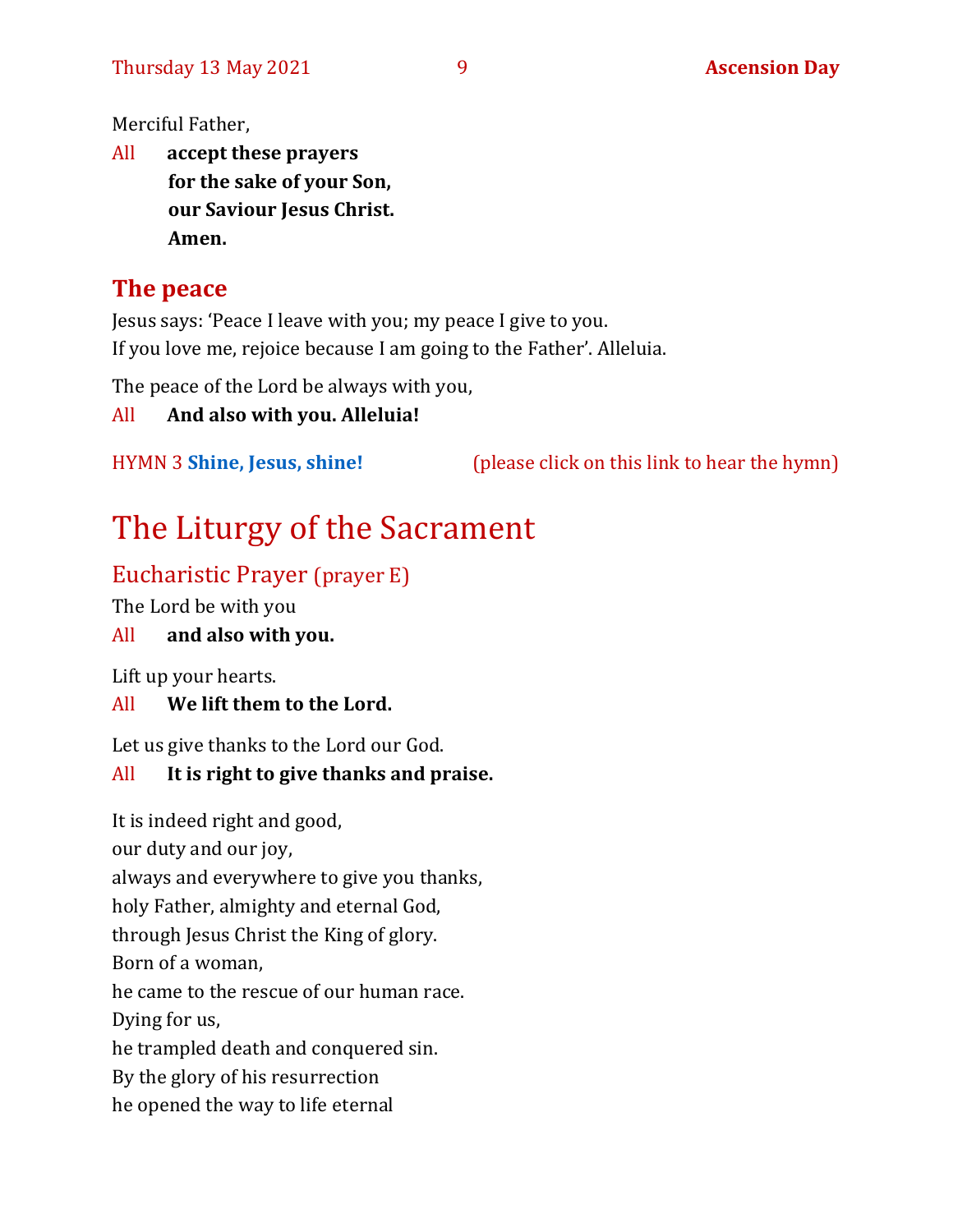and by his ascension, gave us the sure hope that where he is we may also be. Therefore the universe resounds with Easter joy and with choirs of angels we sing for ever to your praise:

All **Holy, holy, holy Lord, God of power and might, heaven and earth are full of your glory. Hosanna in the highest. Blessed is he who comes in the name of the Lord. Hosanna in the highest.**

We praise and bless you, loving Father, through Jesus Christ, our Lord; and as we obey his command, send your Holy Spirit, that broken bread and wine outpoured may be for us the body and blood of your dear Son.

On the night before he died he had supper with his friends and, taking bread, he praised you. He broke the bread, gave it to them and said: Take, eat; this is my body which is given for you; do this in remembrance of me.

When supper was ended he took the cup of wine. Again he praised you, gave it to them and said: Drink this, all of you; this is my blood of the new covenant, which is shed for you and for many for the forgiveness of sins. Do this, as often as you drink it, in remembrance of me.

So, Father, we remember all that Jesus did, in him we plead with confidence his sacrifice made once for all upon the cross.

Bringing before you the bread of life and cup of salvation, we proclaim his death and resurrection until he comes in glory.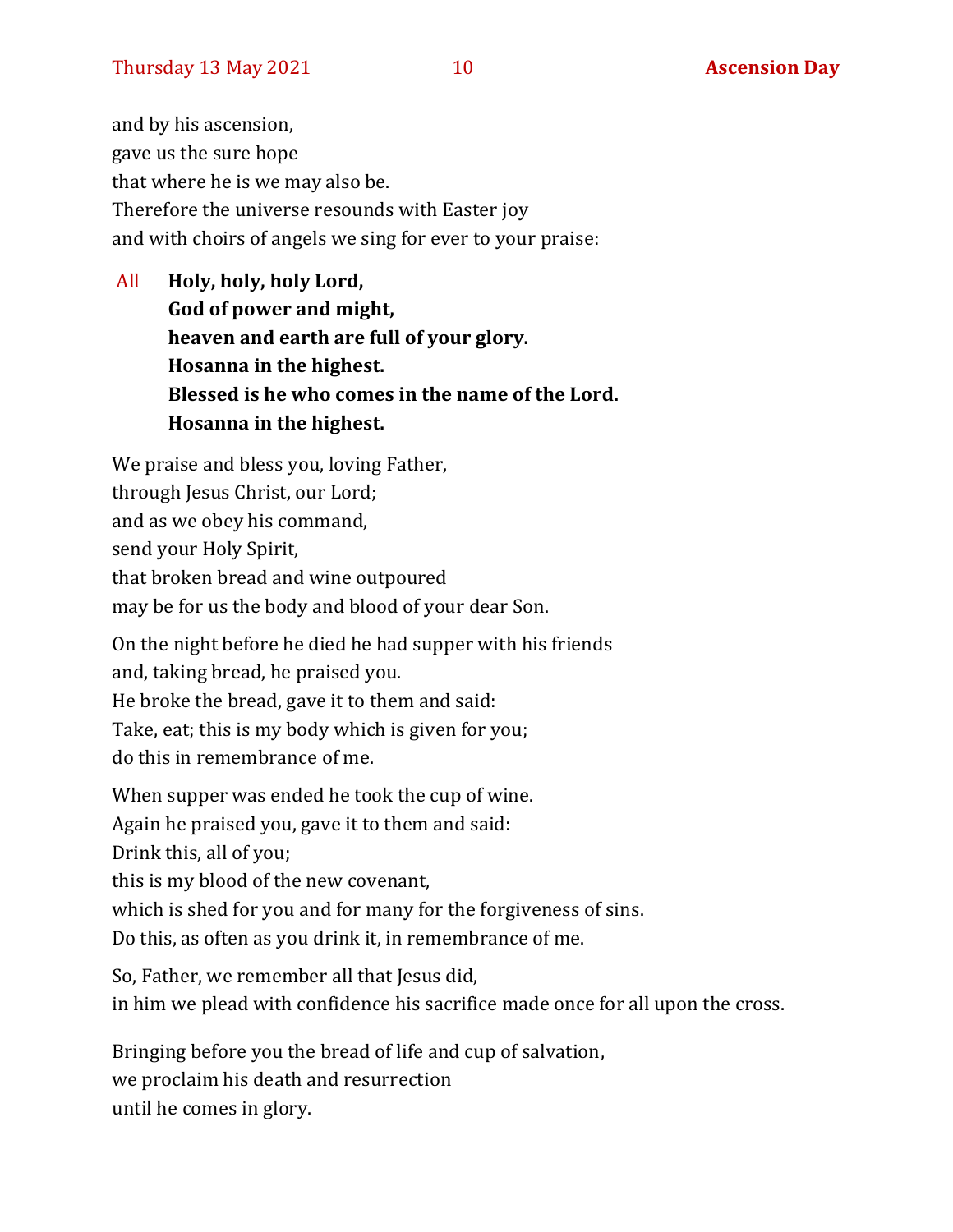Great is the mystery of faith:

## All **Christ has died. Christ is risen. Christ will come again.**

Lord of all life, help us to work together for that day when your kingdom comes and justice and mercy will be seen in all the earth.

Look with favour on your people, gather us in your loving arms and bring us with and all the saints to feast at your table in heaven.

Through Christ, and with Christ, and in Christ, in the unity of the Holy Spirit, all honour and glory are yours, O loving Father, for ever and ever.

All **Amen.**

#### The Lord's Prayer

As our Saviour taught us, so we pray

All **Our Father in heaven, hallowed be your name, your kingdom come, your will be done, on earth as in heaven. Give us today our daily bread. Forgive us our sins as we forgive those who sin against us. Lead us not into temptation but deliver us from evil. For the kingdom, the power, and the glory are yours now and for ever. Amen.**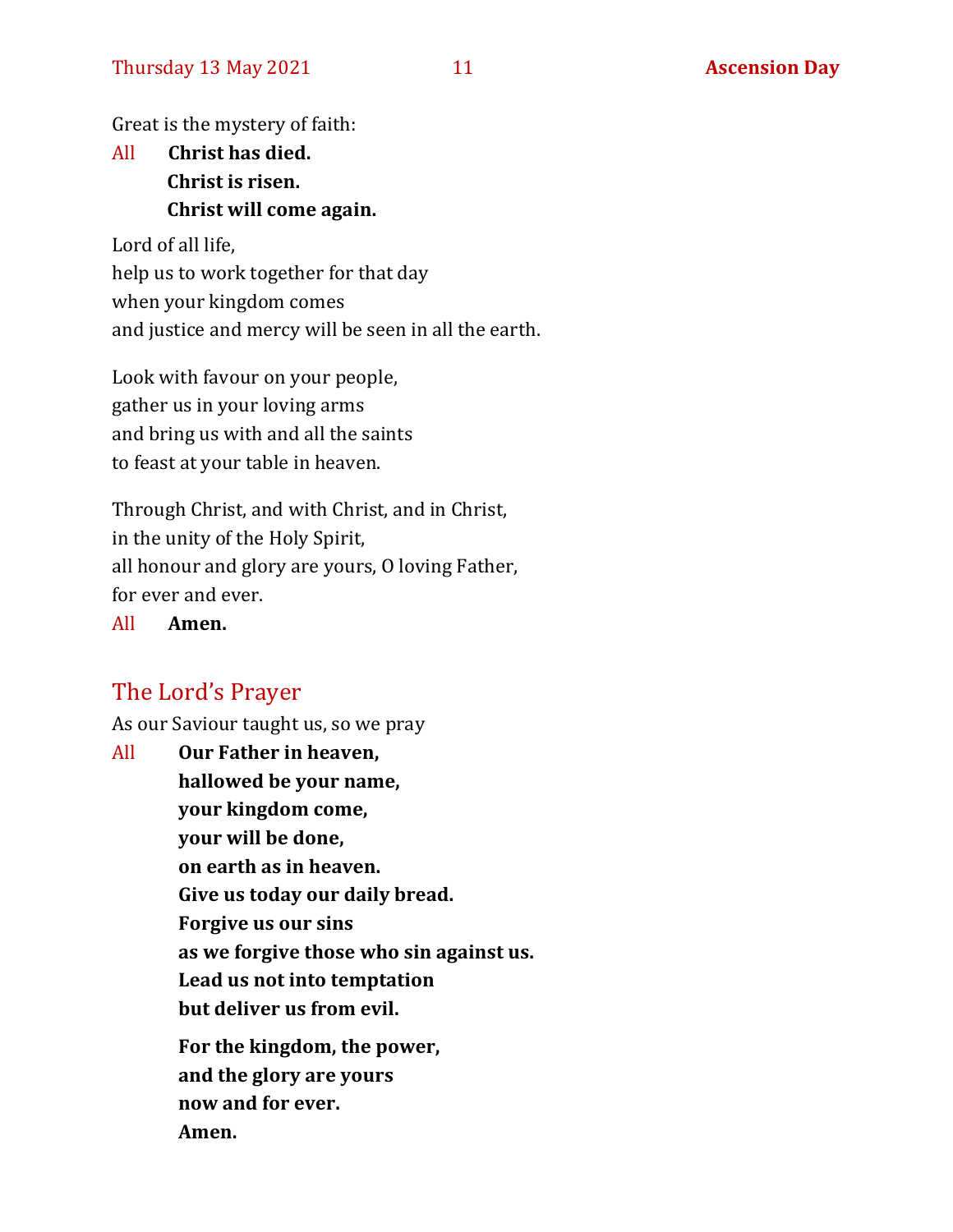I heard the voice of a great multitude crying, Alleluia.

The Lord our God has entered into his kingdom.

All **Blessed are those who are called to the supper of the Lamb. Alleluia.**

We break this bread to share in the body of Christ.

All **Though we are many, we are one body, because we all share in one bread.**

All **Lamb of God,**

**you take away the sin of the world, have mercy on us.**

**Lamb of God, you take away the sin of the world, have mercy on us.**

**Lamb of God, you take away the sin of the world, grant us peace.**

Draw near with faith. Receive the body of our Lord Jesus Christ which he gave for you, and his blood which he shed for you. Eat and drink in remembrance that he died for you, and feed on him in your hearts by faith with thanksgiving.

All **We do not presume**

**to come to this your table, merciful Lord, trusting in our own righteousness, but in your manifold and great mercies. We are not worthy so much as to gather up the crumbs under your table. But you are the same Lord whose nature is always to have mercy. Grant us therefore, gracious Lord, so to eat the flesh of your dear Son Jesus Christ and to drink his blood, that our sinful bodies may be made clean by his body**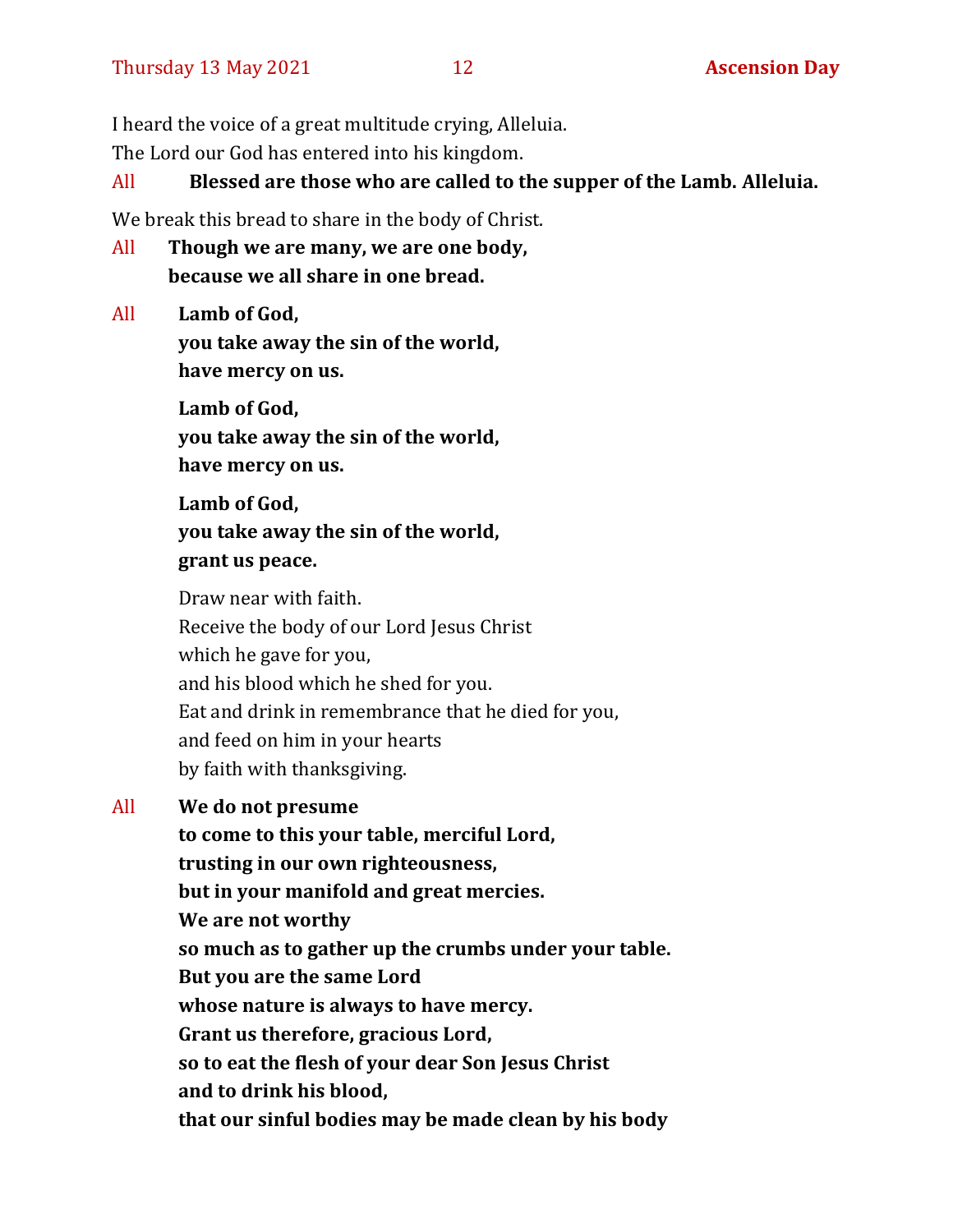**and our souls washed through his most precious blood, and that we may evermore dwell in him, and he in us. Amen.**

Jesus is the Lamb of God who takes away the sins of the world. Happy are those who are called to his supper.

All **Lord, I am not worthy to receive you, but only say the word and I shall be healed.**

Communion is distributed.

## **Prayer after Communion**

God our Father,

you have raised our humanity in Christ and have fed us with the bread of heaven: mercifully grant that, nourished with such spiritual blessings, we may set our hearts in the heavenly places; through Jesus Christ our Lord.

- All **Amen.**
- All **We thank you, Lord, that you have fed us in this sacrament, united us with Christ, and given us a foretaste of the heavenly banquet prepared for all peoples. Amen.**

#### A reading from the Acts of the Apostles

Then the disciples returned to Jerusalem from the mount called Olivet, which is near Jerusalem, a sabbath day's journey away. When they had entered the city, they went to the room upstairs where they were staying. They were constantly devoting themselves to prayer, together with certain women, including Mary the mother of Jesus, as well as his brothers. *(Acts 1:12,13a,14)*